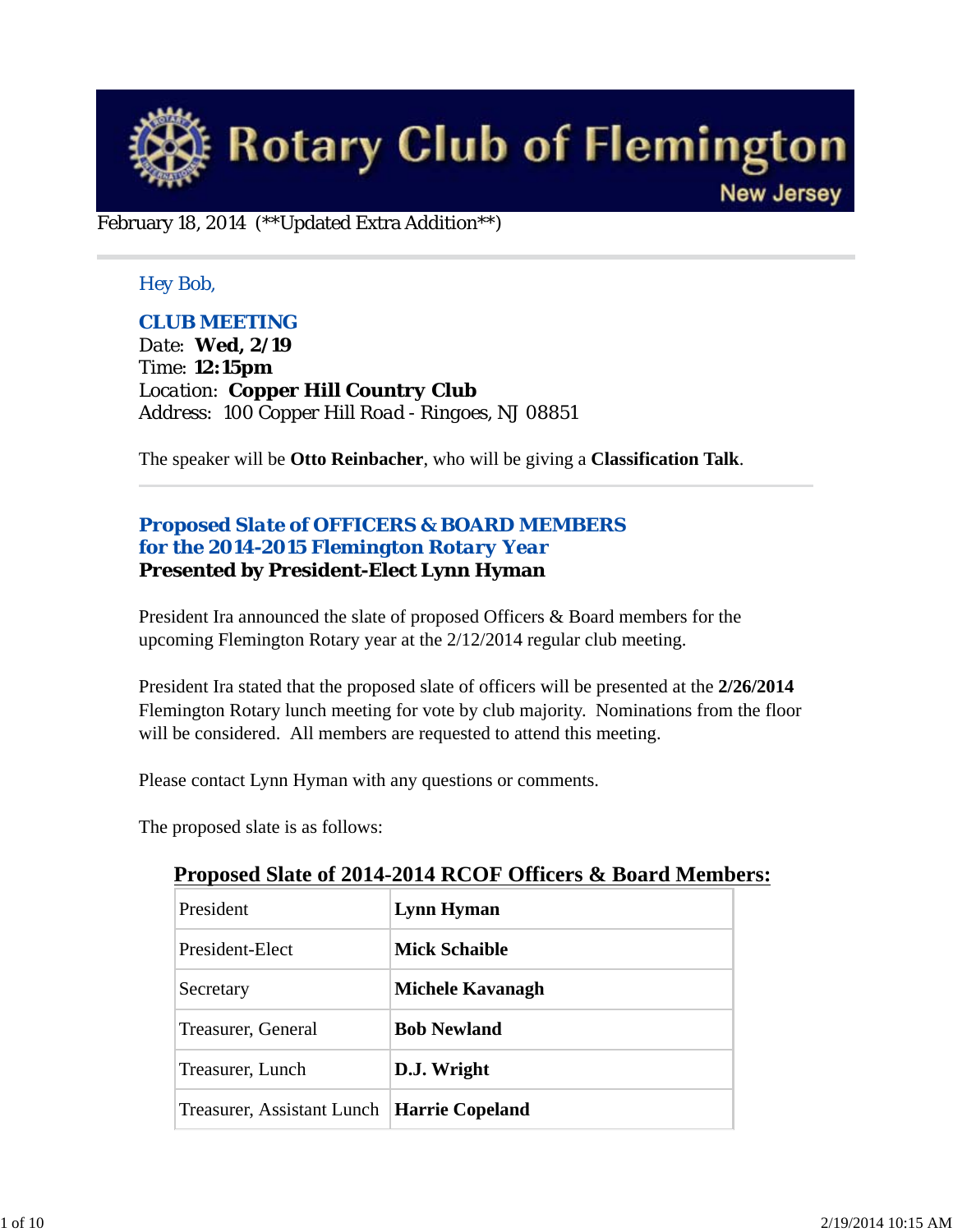| <b>Board Member</b> | <b>Ira Liebross</b> (Immediate Past President) |
|---------------------|------------------------------------------------|
| <b>Board Member</b> | <b>Nancy Kahl</b>                              |
| <b>Board Member</b> | <b>Ken Skowronek</b>                           |
| <b>Board Member</b> | <b>Joe Ziegler</b>                             |



# *7th Annual SOUP COOK-OFF*

The Rotary Clubs of Hunterdon **Monday, February 24, 2014 5:00 to 7:00pm** H.C.R.H.S. Commons 29 Junction Road - Flemington, NJ

Hundreds of soup lovers countywide will attend the event at the Hunterdon Central Regional High School Commons on Monday, February 24, 2014 from 5:00-7:00pm.

**CLICK HERE for a list of Participating Restaurants and their Soups!**

An **admission fee of \$10 and a food donation to the Food Pantry** entitles you to enjoy sample-size cups of any and all entered soups, plus the opportunity to vote for your favorite. At the end of the evening, two trophies will be awarded, one for PEOPLE'S CHOICE and one for JUDGE'S CHOICE and each champion will have the honor of displaying the coveted SOUPER BOWL TROPHIES in their restaurant for the year. An additional award will be presented for the BEST VISUAL PRESENTATION so be creative in your table presentation. **Click Here** for more information.

## **RESTAURANT ENTRY DEADLINE IS FEBRUARY 7, 2014**

A limit of 20 participating restaurants will be accepted on a first-come, first-served basis. One soup entry per restaurant. **CLICK HERE for the Restaurant Entry Form**.

# **YOUR PARTICIPATION HELPS FIGHT HUNGER IN HUNTERDON**!!!

The annual Hunterdon County Soup cook-off is a community-awareness project of the Rotary Clubs of Hunterdon County, dedicated to helping people in our community. All event proceeds will be donated to the Food Pantries of Hunterdon County.

Questions? Contact Event Chair, **Mick Schaible** with any questions or comments. He can be reached at **(609)460-4530** or by email at **Soup@FlemingtonRotaryNJ.org**.



*PRESIDENT'S MESSAGE* **From President Ira Liebross** Highlights from the February Board Meeting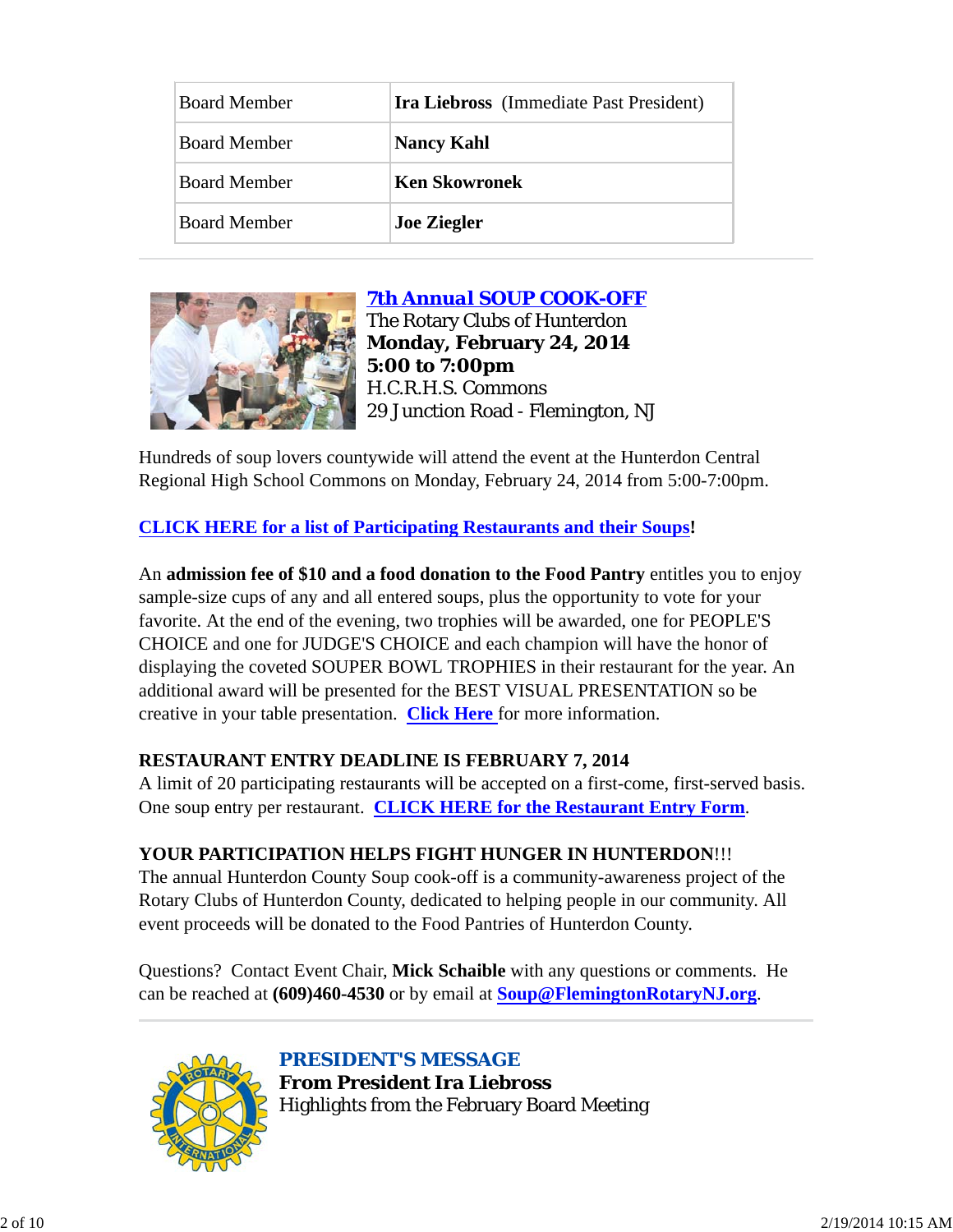

President Ira wanted to share the following highlights from the February Board Meeting, held on 2/6/2014:

- **Resignation of Chris Venditti**: Ira noted that the board accepted the resignation of Chris Venditti, with regrets. Chris had expressed that increased work commitments have made him unable to attend our lunch meetings. Ira informed Chris that he has an open invitation to rejoin and/or participate in all Flemington Rotary activities.
- **Strengthening Our Club**: Ira noted that he strongly believes that connecting our members to the larger vision of Rotary International will strengthen our club. One step towards reaching this goal is having our members attend the various rotary workshops at the Rotary District Conference (see below for details) and to attend the Rotary Leadership Institute. Ira will try his best to keep everyone informed of these upcoming events. Click Here to visit the website for The Rotary Leadership Institute or http://www.rlinea.com/.
- **International Rotary Experience**: Are you looking to be part of an exciting International Rotary project? Twice a year Rotarians travel to Honduras to build latrines and install filters. Yes, this is the project we are funding with our global grant. Click Here to view the flyer detailing the trip to Honduras from April 6 - 12, 2014. Please contact Ira directly if you have any interest.

## *Hunterdon Chamber Internet Radio "THE ROTARY HOUR"* **Mondays from 11am to 12noon**

PDG Megan Jones-Holt is the host of "The Rotary Hour" on the Hunterdon Chamber Internet Radio station and is looking for guests to have on the show. The show is every Monday from 11am to 12noon. She said guests can talk about anything they want to promote or just to share something you are involved it that would be interesting to others.

Megan is also looking for talk show hosts. If you are a budding talk show personality, then please get in touch with Megan at (908)894-4590 or **mjonesholt@gmail.com**.

**Click Here** to listen to the Hunterdon Chamber Internet Radio station from your PC, smart phone, mobile device, etc.

## *Rotary BRIDGING THE GAP*

**Rotarians being Sought as Mentors!** February 4, 2014 (8-10am) - BTG February 25, 2014 (8-10am) - BTG March 25, 2014 - Job Fair May 13, 2014 - Awards Breakfast

**Click Here** for additional information.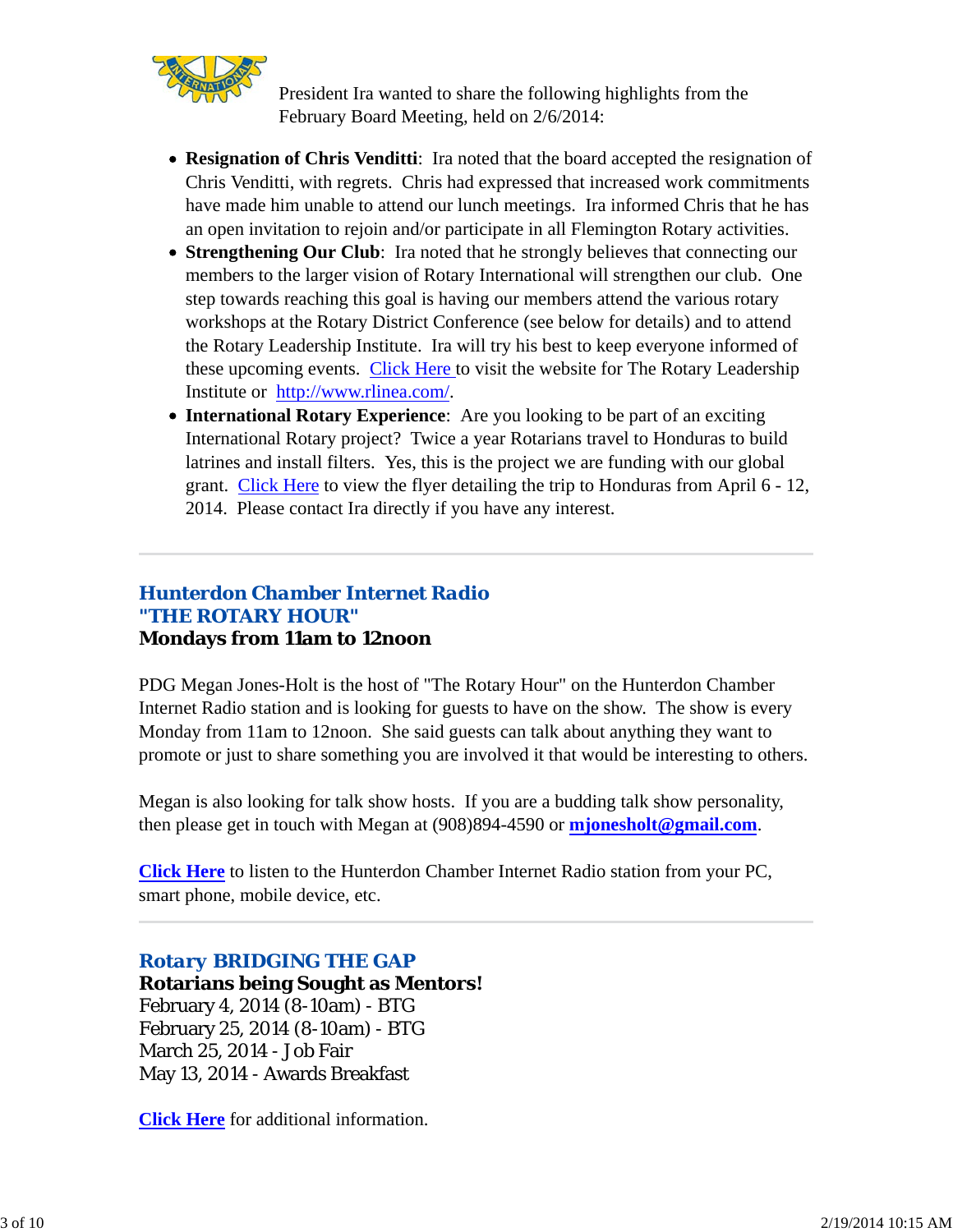

# *2014 Rotary District 7510 94th Annual DISTRICT CONFERENCE* **May 2 - 3, 2014 Hotel Somerset-Bridgewater** 100 Davidson Avenue - Somerset, NJ

This year's District Conference will be held right in our backyard at the Hotel Somerset-Bridgewater on Davidson Avenue in Somerset!! **CLICK HERE** to register or to obtain additional

information.

The Conference has been made more affordable this year by going to an a la carte registration approach. You can choose to attend select portions OR to attend the entire Conference. The fee to attend will be charged accordingly. The change in registration approach was done to encourage a higher attendance.

If you have any questions, please contact **PDG Michael Hart** - District Conference Chair as follows: Home: 908-654-7384; Work: 732-549-5660; Email: drmhart@yahoo.com



As you know, the Rotary Club of Flemington is a member of the H.C. Chamber of Commerce. This enables all Rotarians the ability to attend a Chamber function as a "member". If someone asks you what your business is, you would explain that you are a member representing the Rotary Club of Flemington. **Click Here** to visit the Chamber website for a listing of upcoming events.

## *ROTARY DISTRICT 7510 NEWS*

**Click Here** to read the current news from our Rotary District 7510.

# *SPEAKERS & PROGRAMS BEING SOUGHT*

We are always seeking new or creative ideas for upcoming meeting programs and speakers. If you have any leads, please pass them onto Mick Schaible. **Click here** to generate an email directly to Mick.

# *UPCOMING DATES TO NOTE*

**Summary of Upcoming Club Meeting Programs:**

Wed, 2/19: Otto Reinbacher - Classification Talk**.** Wed, 2/26: Jim Davidson - Lindbergh Memorabilia Collection.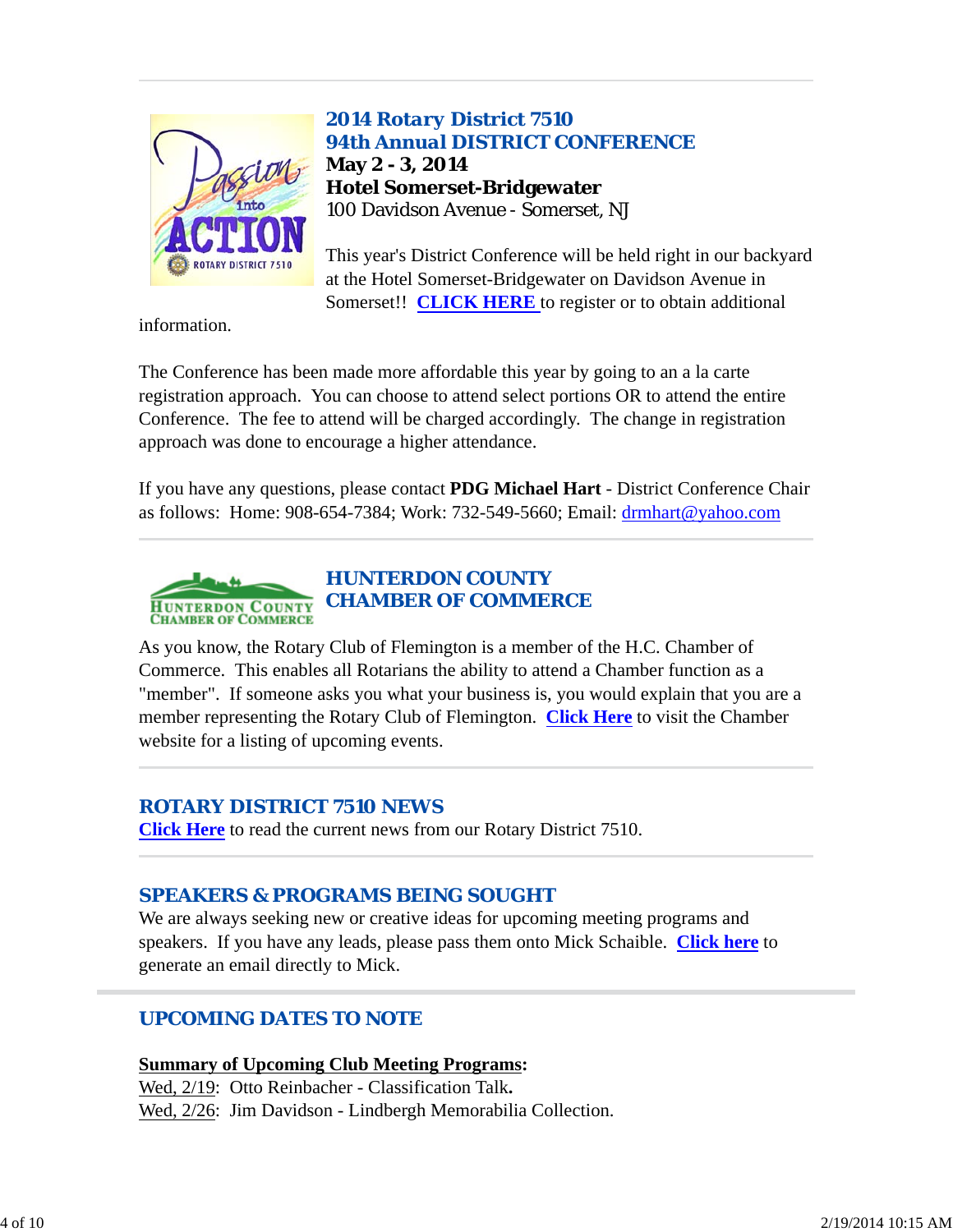Wed, 3/05: Marcia Karrow - Hunterdon's 300th Anniversary and Celebration Schedule Wed, 3/12: To Be Announced.

Wed,  $3/19$ : Chris Barton - Partnership for a Drug Free New Jersey.

Wed, 3/26: To Be Announced.

Wed, 4/09: Tracey Costanzo, Development Director of CEA - To Speak about CEA and the Turkey Trot

**Next RCOF Board Meeting**: Thurs, 3/6/2014 at 6:00 PM (usually the 1<sup>st</sup> Thursday). Next Membership Meeting: Wed, 3/12/2014 at 1:30 PM (usually the 2<sup>nd</sup> Wednesday).

#### **Upcoming RCOF Club Events, Fundraisers, Fellowship Events, Etc**.:

Mon, 2/24: Hunterdon Rotary Soup Cook-Off Sat, 5/31: Pedals for Progress Bicycle, Sewing Machine & Sports Gear Collection Sun, 6/8: Rotary Bark in the Park Dog Walk

#### **Rotary District 7510 Events & Functions:**

Fri, 3/21: PETS 2 - Marriot Hotel, Whippany, NJ (6:00pm) May 17: World Peace Day May 2-3: **District Conference** Wed,  $5/14$ : District Assembly - Hotel Somerset-Bridgewater (2:30pm to 8:30pm) May 30 - June 1: RYLA, 4-Way Test Speech Contest, Rotaract, Interact & Early Act.

## *COMMITTEE LIST:*

**Click Here** to download the listing of all current Club Committee's and its members.

## *"MEMBERS ONLY" WEBSITE:*

## **Click Here for the Members Only section of the website to find:**

- 1) The "Membership Proposal Form" to propose a new member.
- 2) New Member Information.
- 3) An Online Copy of the Club Membership Directory.
- 4) A Link to All Photos Albums of the Club.

## *ROTARY WEBSITE LINKS:*

Rotary International: **www.Rotary.org** Rotary District 7510: **www.RotaryNJ.org**

## *NEARBY ROTARY CLUB MEETINGS:*

As A Rotarian, you are Welcome to attend a Rotary Club meeting anywhere in the world. Click here for the Rotary Club Locator App. Or see below for some local meetings:

#### Mondays

**Lambertville/New Hope** (6:30 pm) - Lambertville Station Restaurant; 11 Bridge Street,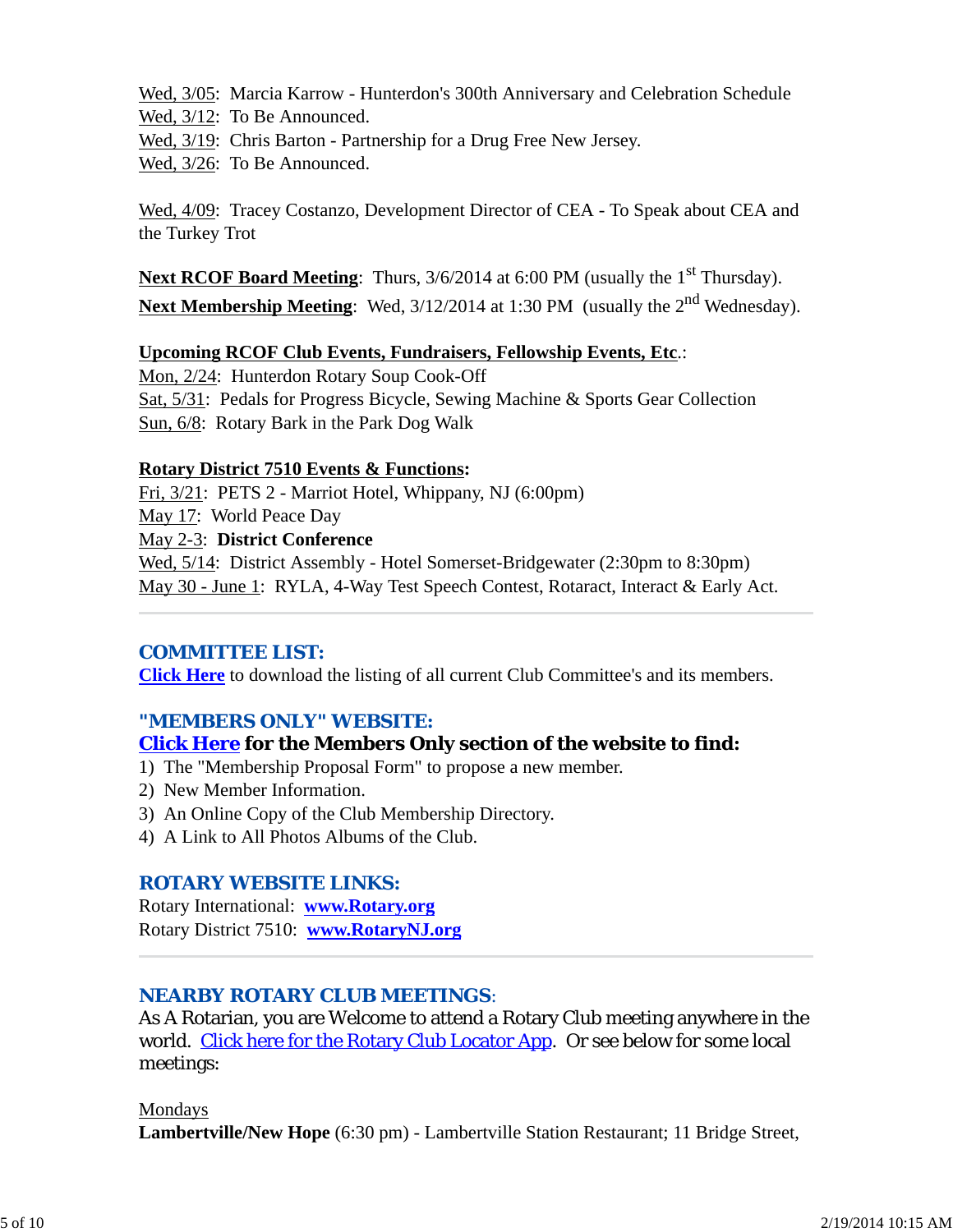Lambertville NJ 08530 **Piscataway** (12:15 pm) - Radisson Hotel; 21 Kingsbridge Road, Piscataway, NJ 08854

Tuesdays

**Whitehouse** (12:15 pm) - Max's 22; 456 Route 22 West, Whitehouse Station, NJ 08889 **Princeton** (12:15 pm) - The Nassau Club; 6 Mercer Street, Princeton, NJ 08540 **Bridgewater-Bound Brook** (12:15 pm) - Arbor Glenn; 100 Monroe St, Bridgewater 08807

## Wednesdays

**Branchburg Township** (7:30 am): Stoney Brook Grille; 1285 Route 28, North Branch, NJ 08876

**Flemington** (12:15pm): Copper Hill Country Club; 100 Copper Hill Road, Ringoes, NJ 08851

**Hillsborough Township** (6:15 pm): Pheasant's Landing; 311 Amwell Road (Rt. 514), Hillsborough, NJ 08844

#### Thursdays

**Clinton Sunrise** (7:30 am): Clinton Fire Department; New Street, Clinton, NJ 08809 **Somerville/Bridgewater** (12:15 pm): Bridgewater Manor; 1251 US Highway 202/206, Bridgewater, NJ 08807

**Trenton** (12:15 pm): Freddie's Tavern; 12 Railroad Avenue, West Trenton, NJ 08628

#### Fridays

**North Hunterdon** (12:15 pm): Beaver Brook County Club; 25 County Club Drive, Annandale, NJ 08801

**Princeton Corridor** (12:15pm): Hyatt Regency; 102 Carnegie Center, Rt. 1 North, Princeton, NJ 08540

## eClub

**Rotary eClub of Hunterdon Horizon**: View website for meetings or online makeups.

RI President's Call for Action in **2013-2014**: **"Engage Rotary, Change Lives"**

# **Rotary Club of Flemington - Our 90th Year** Founded October 3, 1923 \* Charter #1529 \* District 7510

| President            | <b>Ira Liebross</b>                            |  |
|----------------------|------------------------------------------------|--|
| President-Elect      | <b>Lynn Hyman</b>                              |  |
| Secretary            | <b>Michele Kavanagh</b>                        |  |
| Treasurer, General   | <b>Bob Newland</b>                             |  |
| Treasurer, Lunch     | D.J. Wright                                    |  |
| <b>Board Members</b> | <b>Karen Widico</b> (immediate past president) |  |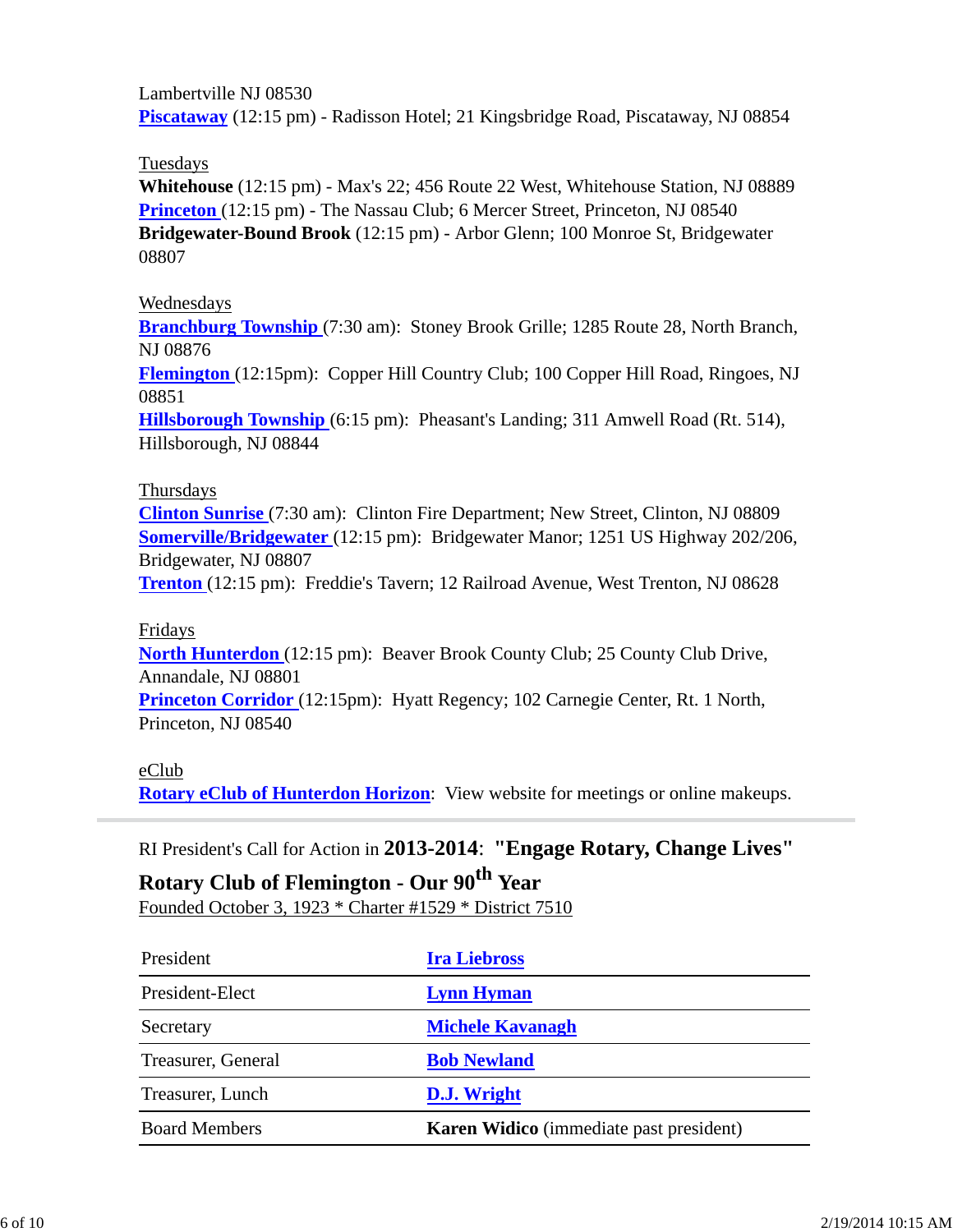|                                                              | <b>Jim Davidson</b>                                |  |
|--------------------------------------------------------------|----------------------------------------------------|--|
|                                                              | <b>Nancy Kahl</b>                                  |  |
|                                                              | <b>Mick Schaible</b>                               |  |
|                                                              | Chris Venditti                                     |  |
| Sergeant-at-Arms                                             | <b>Tom Fisher</b>                                  |  |
| <b>RI</b> President                                          | <b>Ron D. Burton</b> (Norman, Oklahoma, USA)       |  |
| District Governor (DG)                                       | Tulsi R. Maharjan (Branchburg, NJ)                 |  |
| District Governor Elect (DGE)                                | <b>Melvin I. Kevoe "Mel"</b> (Springfield, NJ)     |  |
| District Governor Nomimee (DGE)                              | <b>Hal Daume</b> (Berkeley Heights, NJ)            |  |
| <b>Assistant District Governor (ADG)</b>                     | <b>Michael Toscani</b> (Lambertville-New Hope, PA) |  |
| Club Meetings: Wednesday, 12:15 pm, Copper Hill Country Club |                                                    |  |

100 Copper Hill Road, Ringoes 08551





**MISSION STATEMENT:** The mission of Rotary International is to assist and guide Rotarians and Rotary clubs to accomplish the Object of Rotary to ensure Rotary's continuing relevance and to help build a better world, emphasizing service activities by individuals and groups that enhance the quality of life and human dignity, encouraging high ethical standards, and creating greater understanding among all people to advance the search for peace in the world.

**THE OBJECT OF ROTARY:** The object of Rotary is to encourage and foster the ideal of service as a basis of worthy enterprise and, in particular, to encourage and foster: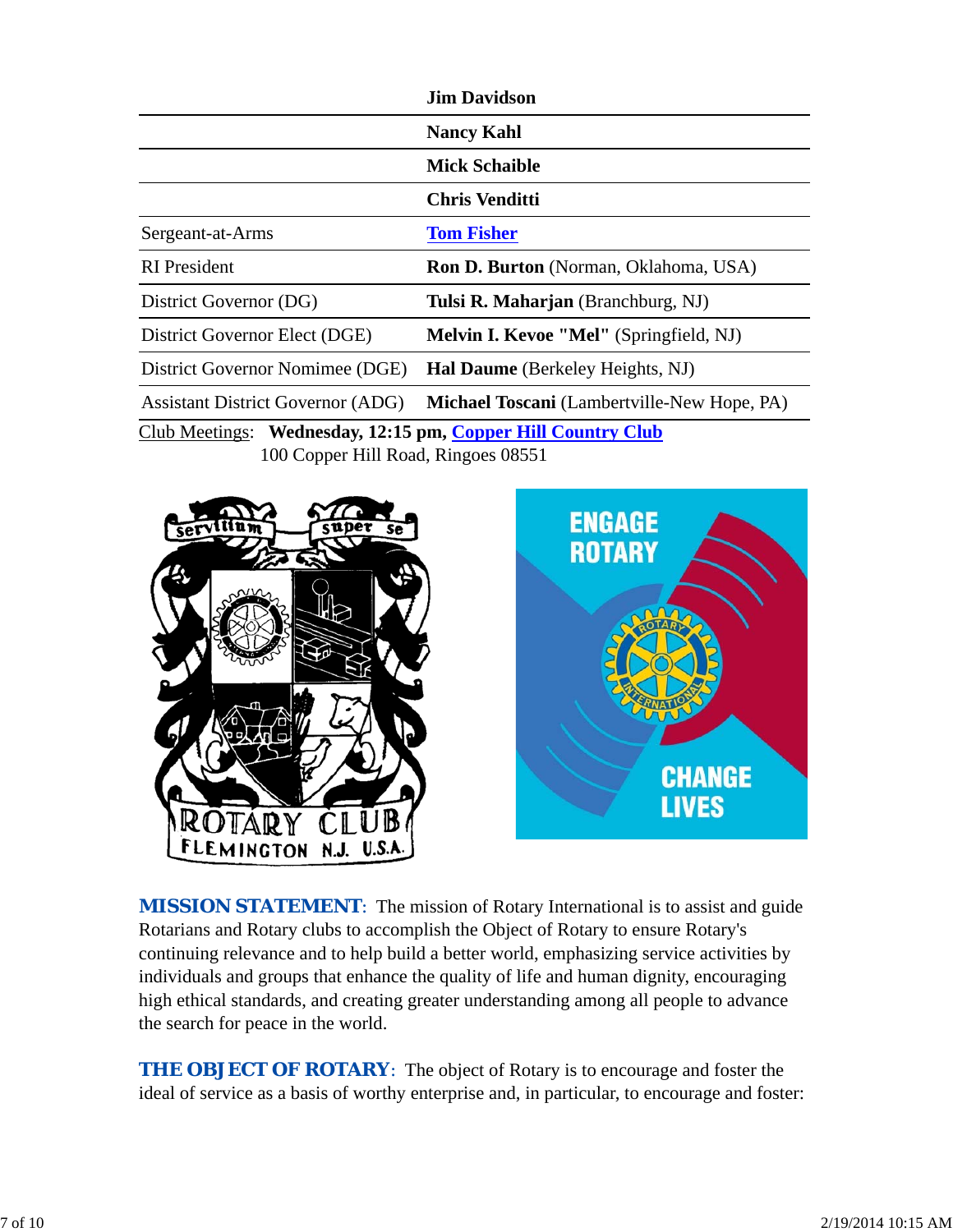**1st**: The development of acquaintance as an opportunity for service;

**2nd**: High ethical standards in business and professions, the recognition of the worthiness of all useful occupations, and the dignifying of each Rotarian's occupation as an opportunity to serve society;

**3rd**: The application of the ideal of service in each Rotarian's personal, business and community life;

**4th**: The advancement of international understanding, goodwill, and peace through a world fellowship of business and professional persons united in the ideal of service.

**THE 4-WAY TEST:** "Of the things we think, say or do:

**1st**: Is it the Truth?

2<sup>nd</sup>: Is it Fair to all concerned?

**3rd**: Will it build goodwill and better friendships?

**4th**: Will it be beneficial to all concerned?"

## *ROTARY's AVENUE'S OF SERVICE*:

**1)** Through **Club Service**, we have fun, build lasting friendships, and make sure that our club runs well.

**2)** Through **Vocational Service**, we volunteer our professional skills to serve others and promote integrity in everything we do.

**3)** Through **Community Service**, we address local needs and work with our community to bring lasting improvements.

**4)** Through **International Service**, we meet humanitarian needs around the globe and promote world understanding and peace.

**5)** Through **Youth Service**, we work with young people to help them become the next generation of leaders, visionaries, and peacemakers.

# **2013-2014 CLUB MEMBER ROSTER Rotary Club of Flemington, NJ**

Current Number of Members: 45

| <b>Member Since</b> | <b>Classification</b>                    |
|---------------------|------------------------------------------|
| 2007                | <b>Health and Fitness</b>                |
| 1977                | <b>Specialty Advertising</b>             |
| 2003                | M.E.F.P. Consulting Engineering          |
| 1987                | Printing                                 |
| 1976                | Auctioneering/Banking                    |
| 2002                | <b>Rubber Products</b>                   |
| 1964                | Orthodontia                              |
| 1961                | <b>Funeral Services</b>                  |
| 2012                | <b>Property &amp; Casualty Insurance</b> |
| 1996                | Psychotherapy                            |
| 2010                | <b>Financial Advisor</b>                 |
| 2010                | <b>Retail Banking</b>                    |
|                     |                                          |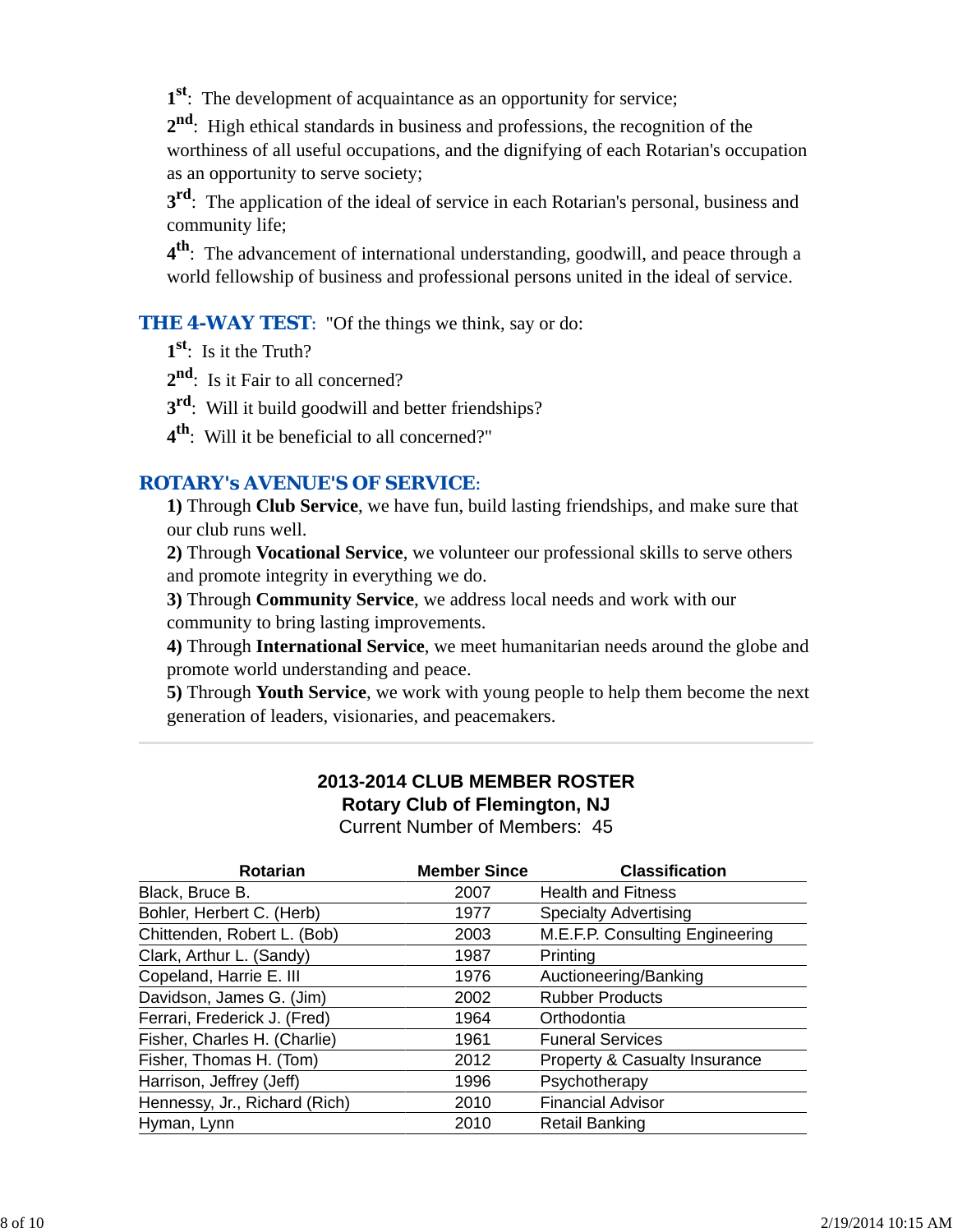| Kahl, Nancy                       | 2012 | Massage Therapy                |
|-----------------------------------|------|--------------------------------|
| Kamnitsis, Christopher P. (Chris) | 2001 | <b>Financial Planning</b>      |
| Kavanagh, Michele                 | 2013 | <b>Community Banking</b>       |
| Liebross, Ira                     | 1997 | <b>Family Medicine</b>         |
| Loew, Darren                      | 2002 | Orthodontics                   |
| Martin, Teresa (Terry)            | 1993 | Solid Waste/Recycling          |
| Mazujian, Harry                   | 2004 | Clergy                         |
| McWilliams, Nancy                 | 1992 | Psychotherapy                  |
| Metz, Kim                         | 2007 | <b>Technical Education</b>     |
| Muller, George D.                 | 1964 | <b>Cut Glass Manufacturing</b> |
| Nastasi, William (Bill)           | 1996 | <b>General Contracting</b>     |
| Newland, Robert D. (Bob)          | 1998 | Insurance                      |
| Ownes, Terry M.                   | 1987 | <b>Floor Covering</b>          |
| Parente, Steven (Steve)           | 2005 | Classification                 |
| Phelan, Christopher J. (Chris)    | 2009 | <b>Chamber Of Commerce</b>     |
| Randolph, R. Wayne                | 1982 | <b>Veterinary Medicine</b>     |
| Reinbacher, Otto A.               | 1997 | Clergy                         |
| Rogow, Stephen S. (Steve)         | 1973 | Orthodontics                   |
| Schaible, R. Michael (Mick)       | 1998 | <b>Appraisal Services</b>      |
| Skowronek, Kenneth J. (Ken)       | 1994 | <b>Family Law</b>              |
| Sollner, Richard F. (Dick)        | 1962 | Air Transportation             |
| Stothoff, Richard H. (Dick)       | 1966 | Sanitary Engineering           |
| Stout, Deborah (Debbie)           | 2013 | <b>Retail Banking</b>          |
| Thatcher, Thomas P. (Tom)         | 2006 | <b>Professional Planning</b>   |
| Weinstein, Theodore H. (Ted)      | 1994 | <b>Pulmonary Medicine</b>      |
| Widico, Karen A.                  | 1997 | <b>Public Health Services</b>  |
| Williams, Gwen                    | 1991 | Purchasing/Manufacturing       |
| Wise, Robert (Bob)                | 1992 | <b>Hospital Administration</b> |
| Woske, Harry                      | 1977 | Cardiology                     |
| Wright, Daniel J. (D.J.)          | 2003 | <b>Funeral Services</b>        |
| Zanetti, Edward G. (Ed)           | 1971 | Plumbing & Heating             |
| Ziegler, Joseph E. (Joe)          | 1988 | <b>Investment Advisor</b>      |
| Zullo, John J. (Johnnie)          | 1987 | <b>Chemical Engineering</b>    |

Yours in Rotary Service! Bob Chittenden

**Rotary Club of Fleminton, NJ** PO Box 751 - Flemington, NJ 08822 www.FlemingtonRotaryNJ.org

Providing "Service Above Self" Since 1923



**Forward this email**



Try it FREE today.

SafeUnsubscribe

This email was sent to bchittenden@jarengineering.com by bchittenden@jarengineering.com |